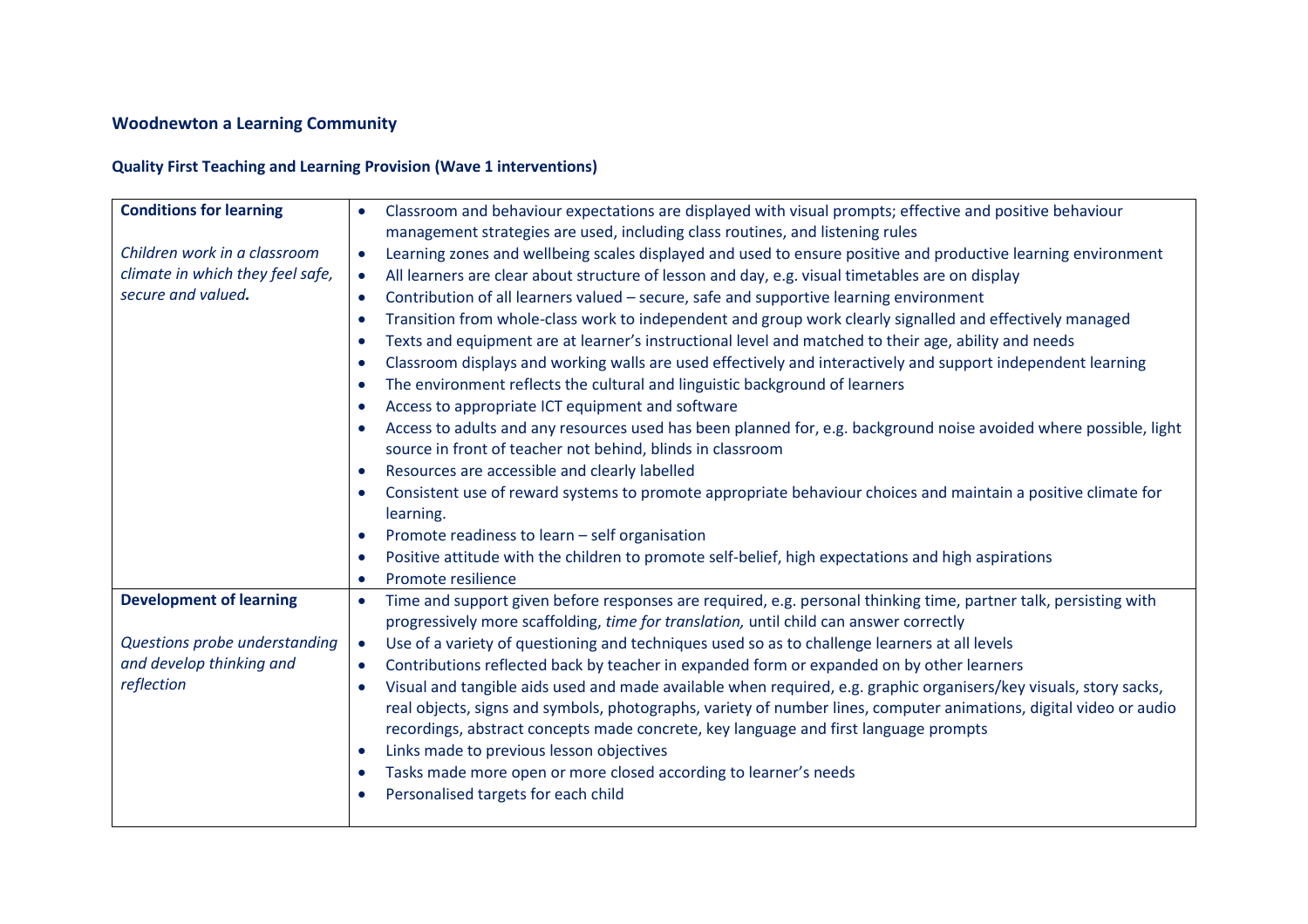| Knowledge of subjects and<br>themes<br>Teaching is lively, engaging and<br>involves a carefully planned<br>blend of approaches that direct<br>children' learning | New or difficult vocabulary and language structures clarified, written up, displayed and revisited with pre and post<br>$\bullet$<br>teaching where appropriate.<br>Multi-sensory teaching approaches (visual, verbal, kinaesthetic) in use<br>$\bullet$<br>Tracking back in literacy and numeracy to reinforce previous learning and language development<br>$\bullet$<br>Time provided for oral rehearsal before writing<br>$\bullet$<br>Bilingual resources are provided, where appropriate<br>$\bullet$                                                                                                                                                                                                                                                      |
|------------------------------------------------------------------------------------------------------------------------------------------------------------------|------------------------------------------------------------------------------------------------------------------------------------------------------------------------------------------------------------------------------------------------------------------------------------------------------------------------------------------------------------------------------------------------------------------------------------------------------------------------------------------------------------------------------------------------------------------------------------------------------------------------------------------------------------------------------------------------------------------------------------------------------------------|
| <b>Planning</b><br>A range of assessment<br>strategies, including peer and<br>self-assessment, inform<br>teaching                                                | All learners are clear about the lesson objective and success criteria<br>$\bullet$<br>Tasks clearly explained or modelled - checks for understanding, task cards or boards as reminders, time available<br>and expected outcomes made clear to all learners<br>Learners have been taught strategies which mean they can continue to work without direct teacher help if they get<br>$\bullet$<br>stuck; prompts to remind them are on display<br>Tasks simplified or extended, e.g. short, concrete text used by one group or long, abstract text by another<br>$\bullet$<br>Appropriate challenge for all learners, focus on depth of understanding<br>$\bullet$<br>Peer assessment/self-assessment                                                            |
| <b>Understanding Learners'</b><br>needs<br>Children are offered a variety of<br>ways in which to record their<br>learning                                        | Teacher checks for understanding of instructions, e.g. by asking a child to explain them in their own words<br>$\bullet$<br>Support in place for children with working memory problems - sticky notes, jottings, tasks broken down, concrete<br>$\bullet$<br>material to support<br>Interactive strategies used, e.g. children having cards to hold up or own whiteboards or coming to the front to take<br>$\bullet$<br>a role<br>Scaffolding, e.g. problem solving grids or visual tools or clue cards provided where needed, marking policy<br>$\bullet$<br>providing effective feedback used<br>Talking and writing partners used<br>$\bullet$<br>Nelson handwriting programme is followed to develop handwriting patterns, letters and joining<br>$\bullet$ |
| <b>Engagement with learners and</b><br>learning                                                                                                                  | Letters and Sounds phonics programme is followed, implemented and embedded in reading whole texts supported<br>$\bullet$<br>by rich literacy provision<br>Individual work stations if required<br>$\bullet$<br>Learners help and support each other with ideas; they give one another space in which to think and respond to<br>$\bullet$<br>questions                                                                                                                                                                                                                                                                                                                                                                                                           |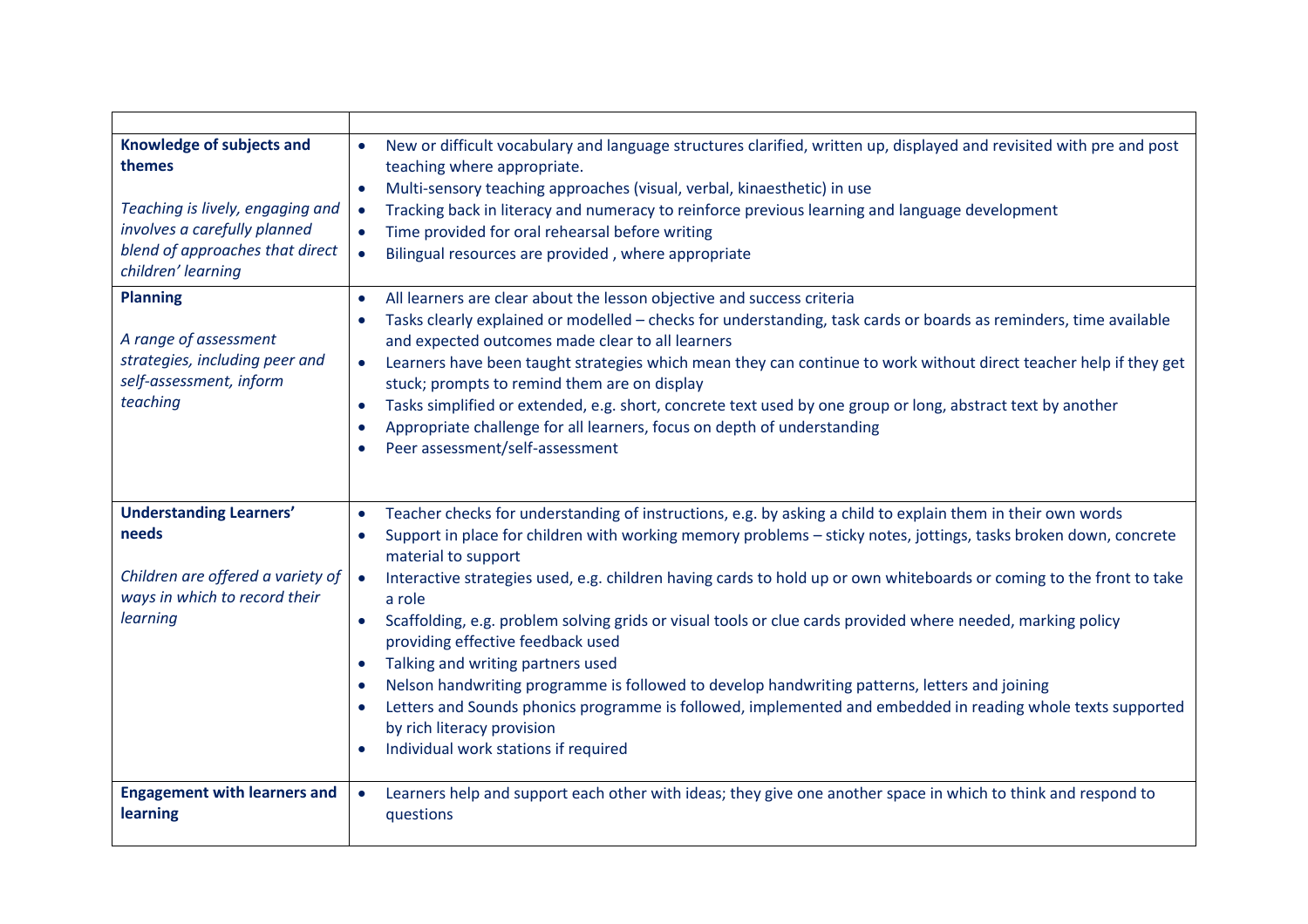| Pupil groupings are flexible and<br>maximise learning                                                               | Variety of learner groupings used so that learners are able to draw on each other's strengths and skills, produce<br>random groups for talk partners<br>Effective use of additional adult support, e.g. learning objectives clear, independence rather than dependence<br>promoted, peer interaction encouraged<br>Learners' seating purposely organised.       |
|---------------------------------------------------------------------------------------------------------------------|-----------------------------------------------------------------------------------------------------------------------------------------------------------------------------------------------------------------------------------------------------------------------------------------------------------------------------------------------------------------|
| Links beyond the classroom<br>Various approaches, notably<br>ICT are used to help learners<br>extend their learning | Alternatives to paper and pencil tasks used where appropriate, e.g. ICT, diagrams<br>Using the outdoor environment to incorporate practical activities<br>Effective use of the (Interactive Whiteboard) IWB to model, demonstrate, reinforce and prompt<br>Parents actively involved in their children's learning<br>Links made to prior knowledge and learning |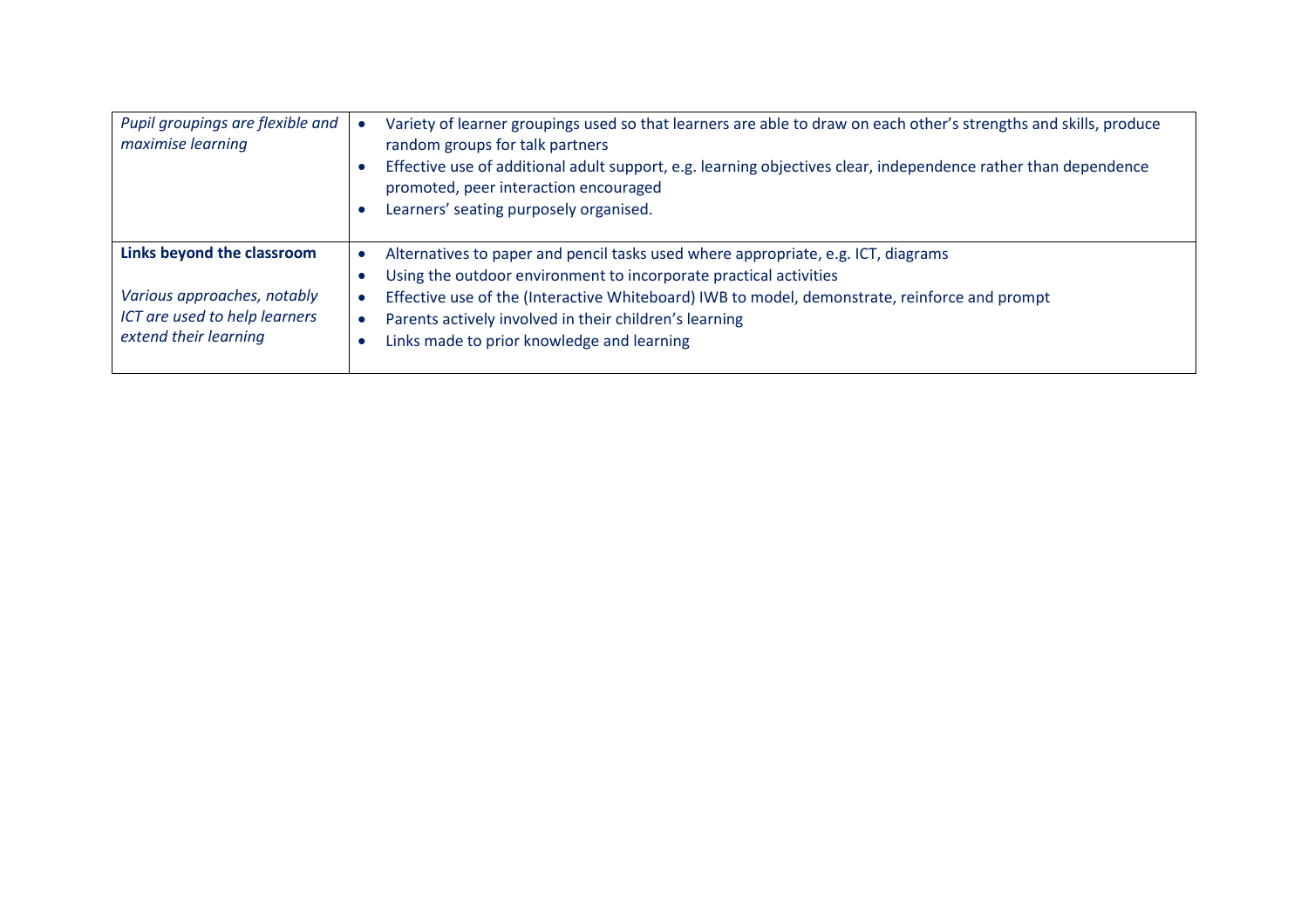**Woodnewton a Learning Community Support (wave 2 and 3 interventions)** 

## **Cognition and Learning**

| <b>Wave 2 provision</b>                                                                                                                                                                                                                                                                                                                                                                                                                                          | <b>Wave 3 provision</b>                                                                                                                                                                                                                                                                                                                                                                                                  | <b>Involvement of External</b><br>professionals.                                         |
|------------------------------------------------------------------------------------------------------------------------------------------------------------------------------------------------------------------------------------------------------------------------------------------------------------------------------------------------------------------------------------------------------------------------------------------------------------------|--------------------------------------------------------------------------------------------------------------------------------------------------------------------------------------------------------------------------------------------------------------------------------------------------------------------------------------------------------------------------------------------------------------------------|------------------------------------------------------------------------------------------|
| Additional adult support for classroom based learning within<br>a group.<br>Additional small group teaching of basic literacy and<br>mathematics skills outside the main class lessons.<br>Letters and Sounds catch up groups.<br>(reading/phonics/writing)<br>Maths Target intervention group<br>Identified priority readers – trained parent helpers, teaching<br>assistants.<br>Pre teaching to increase access and understanding of class<br>based learning. | Additional adult support for class based<br>learning on a 1:1 basis.<br>Personalised maths programmes designed<br>by the class teacher.<br>Personalised resources to support class<br>based learning<br>Toe by Toe<br>1:1 reading support<br>$\bullet$<br>1:1 Letters and Sounds<br>$\bullet$<br>(reading/phonics/writing)<br>Recommended specialist resources<br>purchased<br>to support learning. Eg ICT<br>resources. | <b>Early Years Intervention</b><br>and inclusion Team<br><b>Educational Psychologist</b> |

#### **Communication and Interaction**

| <b>Wave 2 provision</b>                                                                                                          | <b>Wave 3 provision</b>                                                                                             | <b>Involvement of External</b><br>professionals.                                                       |
|----------------------------------------------------------------------------------------------------------------------------------|---------------------------------------------------------------------------------------------------------------------|--------------------------------------------------------------------------------------------------------|
| Additional adult support for class based learning within a group.<br>Time to Talk Programme - EYFS and KS1.<br><b>Talk Boost</b> | Additional 1:1 adult support for<br>class based learning.<br>1:1 follow up sessions for SALT to<br>practice skills. | <b>NHS SALT</b><br><b>Early Years</b><br>intervention and<br>inclusion team.<br><b>Autism Outreach</b> |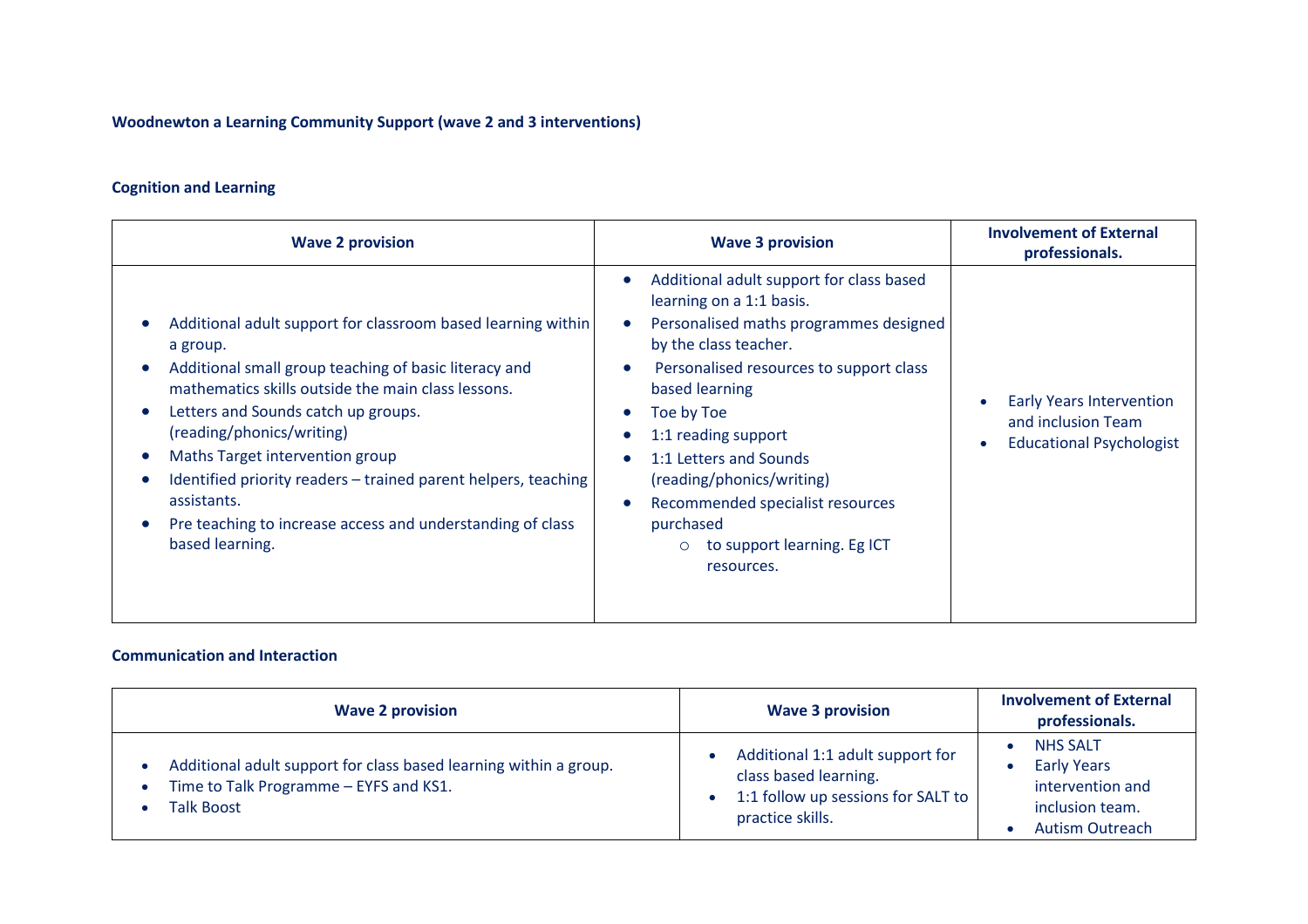| Additional Support Plans in place for children who require additional<br>$\bullet$<br>support and different approaches to teaching and learning to ensure<br>their inclusion in classroom activities.<br>Autism friendly classrooms<br>$\bullet$<br>Pre teaching of vocabulary to support access to, and understanding of,<br>$\bullet$<br>class based learning.<br>The Hive interventions<br>Friendship groups<br>$\overline{\phantom{a}}$<br><b>Communication groups</b><br>$\sim$<br>Lego speaking groups<br>$\overline{\phantom{a}}$<br>Managing anger<br>$\overline{\phantom{a}}$<br>Confidence climbing group<br>$\overline{\phantom{a}}$<br><b>Breakfast club/Social mornings</b><br>$\sim$<br><b>Woodland Warriors/Forest School</b><br>$\overline{\phantom{a}}$ | Personalised Visual timetables /<br>Educational<br>$\bullet$<br>work systems schedules / work<br>Psychologist.<br>stations<br>PECS used to enhance<br>communication if necessary.<br><b>Personalised Social</b><br>communication sessions 1:1<br><b>Social Stories</b><br>Use of enhanced communication<br>with home - daily communication<br>book.<br>Box Full of Feelings programme<br>Daily 1:1 check ins from learning<br>mentor<br>Daily 1:1 check ins |
|--------------------------------------------------------------------------------------------------------------------------------------------------------------------------------------------------------------------------------------------------------------------------------------------------------------------------------------------------------------------------------------------------------------------------------------------------------------------------------------------------------------------------------------------------------------------------------------------------------------------------------------------------------------------------------------------------------------------------------------------------------------------------|-------------------------------------------------------------------------------------------------------------------------------------------------------------------------------------------------------------------------------------------------------------------------------------------------------------------------------------------------------------------------------------------------------------------------------------------------------------|
|--------------------------------------------------------------------------------------------------------------------------------------------------------------------------------------------------------------------------------------------------------------------------------------------------------------------------------------------------------------------------------------------------------------------------------------------------------------------------------------------------------------------------------------------------------------------------------------------------------------------------------------------------------------------------------------------------------------------------------------------------------------------------|-------------------------------------------------------------------------------------------------------------------------------------------------------------------------------------------------------------------------------------------------------------------------------------------------------------------------------------------------------------------------------------------------------------------------------------------------------------|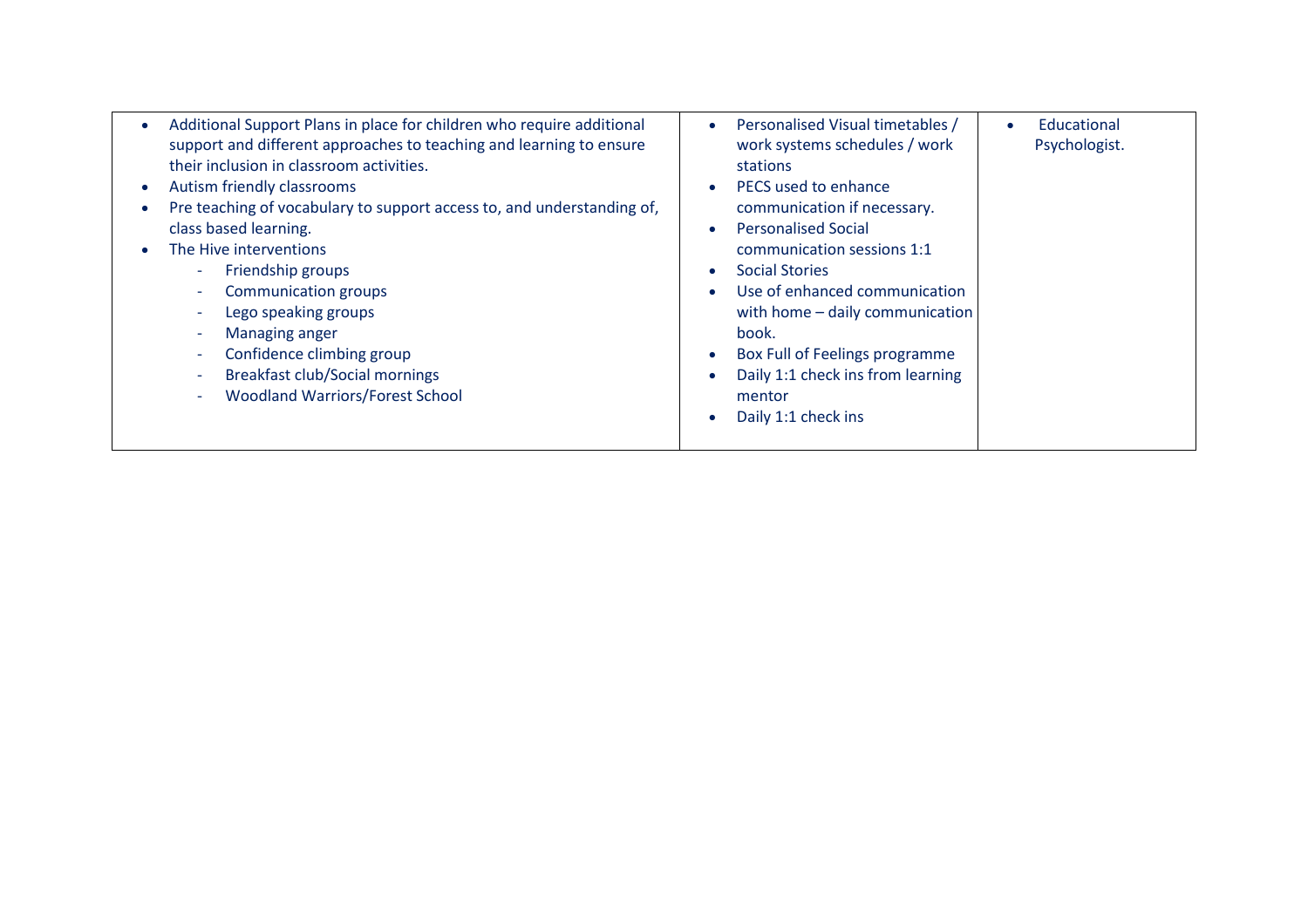#### **Social, Mental and Emotional Health**

| <b>Wave 2 provision</b>                                                                                                                                                                                                                                                                                                                                                                                                                                                                                                                                                                                         | <b>Wave 3 provision</b>                                                                                                                                                                                                                                                                                                                                                                                                                                                                                                                                          | <b>Involvement of external</b><br>Professionals.                                                                                     |
|-----------------------------------------------------------------------------------------------------------------------------------------------------------------------------------------------------------------------------------------------------------------------------------------------------------------------------------------------------------------------------------------------------------------------------------------------------------------------------------------------------------------------------------------------------------------------------------------------------------------|------------------------------------------------------------------------------------------------------------------------------------------------------------------------------------------------------------------------------------------------------------------------------------------------------------------------------------------------------------------------------------------------------------------------------------------------------------------------------------------------------------------------------------------------------------------|--------------------------------------------------------------------------------------------------------------------------------------|
| Additional adult support for class based learning within a small<br>group.<br>School behaviour management system which supports<br>positive behaviour management.<br><b>Nurture Provision</b><br>Learning Mentor support<br>Play leaders for lunchtimes<br><b>Buddy system</b><br>Lunchtime and playtime support<br>Nurture group provision in groups<br>Friendship groups<br>$\circ$<br><b>Communication groups</b><br>$\circ$<br>Lego speaking groups<br>$\circ$<br>Managing anger<br>$\circ$<br>Confidence climbing group<br>$\circ$<br>Team building groups (Forest School/Woodland<br>$\circ$<br>Warriors) | Additional 1:1 adult support for class<br>based learning.<br>Meet and greet by key adult every<br>morning.<br>Individualised reward programmes<br>1:1 mentoring sessions<br>Personalised emotional literacy sessions<br>Personalised anger management<br>sessions<br>Personalised self-esteem sessions<br><b>Social Stories</b><br>Positive Intervention Plans (PIP)<br>Time out-opportunity to reflect on<br>behaviour choices.<br>Personalised support for school trips.<br>Daily 1:1 check ins from learning mentor<br>Daily 1:1 drop ins to the nurture room | <b>CAMHS</b><br><b>Social Services</b><br>Early help Assessment process<br>Child development Centre.<br>Children's Centre -Seedlings |

## **Sensory and/or Physical**

| <b>Wave 2 provision</b>                                                                               | <b>Wave 3 provision</b>                                                                                                               | <b>Involvement of external Professionals.</b>                             |
|-------------------------------------------------------------------------------------------------------|---------------------------------------------------------------------------------------------------------------------------------------|---------------------------------------------------------------------------|
| Additional adult support for class<br>based learning.<br>Handwriting group<br>Fine motor skills group | Additional 1:1 support for class based learning<br>Formulation and Implementation of a Personal<br>Care/intimate care Plan if needed. | <b>School Nursing team</b><br>Occupational therapists<br>Physiotherapists |